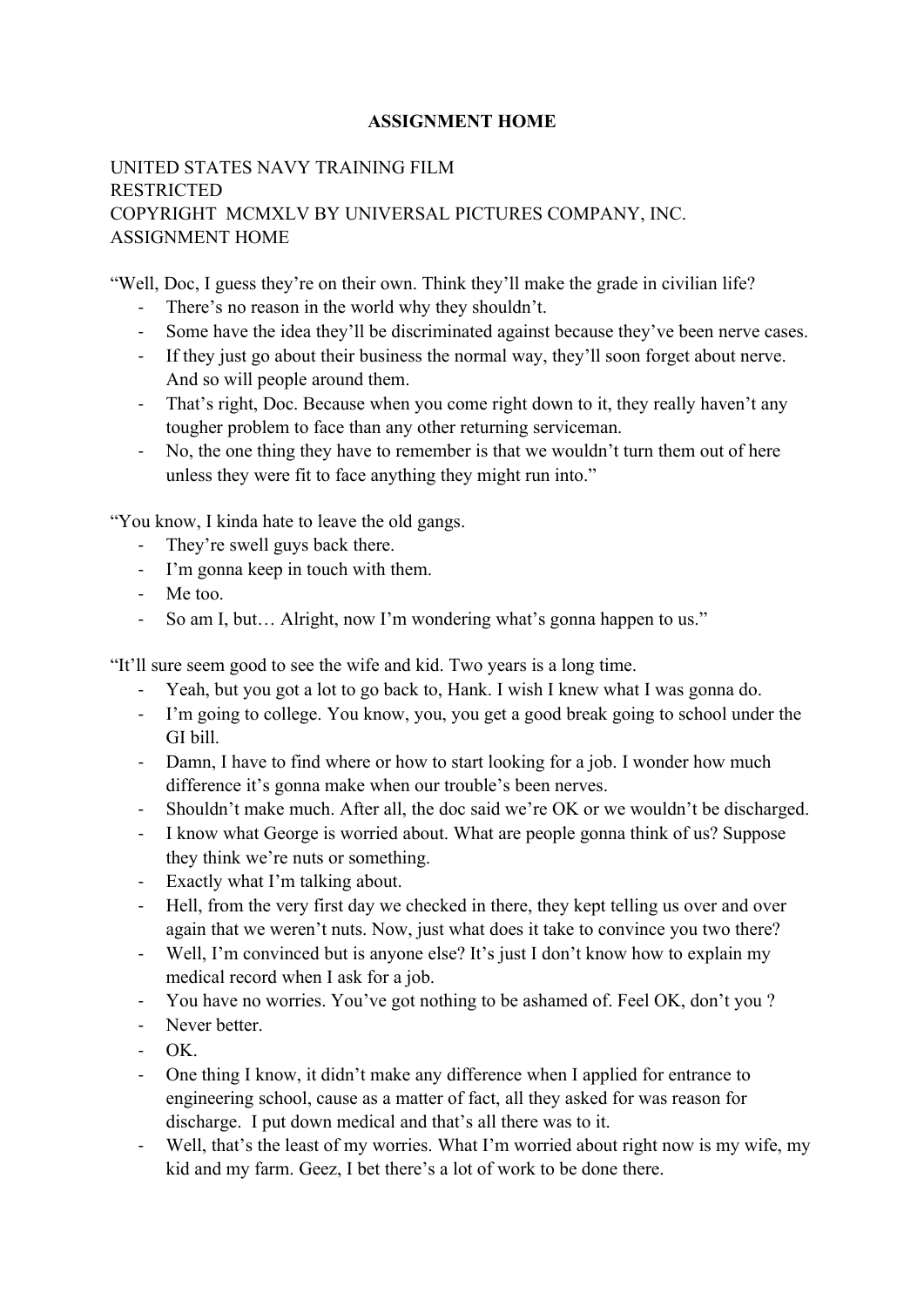- That's a laugh. You're worried because you've got a job. I'm worried because I haven't got one. And you, Joe, what's worrying you? Oh, you're all set, aren't you?
- Well… I guess so. But, of course, it's going to be kind of tough going back to school with a bunch of kids. An old guy like me.
- Get a load of that. Junior at 20 thinks he's an old guy."

"This is it. This is where I jump ship. Take it easy, boys.

- So long, Hank.
- Yeah, see you, Hank.
- Good luck."

### BUS STATION

"Henry! Oh gee, you're looking swell. How are you feeling?

- Fine, Mary.
- Hello, Pa.
- Well, hiya, son. Come here. Gosh.
- Have you seen my sore finger?
- Oh, hurt much?
- Not now, but it did at first.
- Ah. It'll be alright.
- Sure, it will.
- I've got the car round the corner.
- Good. Hey, you're getting heavy."

"Hope you're not too disappointed in the way the place looks, Henry.

- Let's take a look around. "

"Oh, you've done a good job, Mary. Awfully good. Specially considering how hard it must have been to get help when you needed it.

- There was so much I wanted to do while you were away, Henry. Like painting and fixing up the fences but... Everybody just seemed so busy.
- Yep, sure a lot to be done."

"Well, hello, boy. He looks good.

Pretty rusty.

- I know it.
- Well, I might as well get started if I'm ever gonna get caught up."

"Come on, get back where you belong."

"One damn thing after another.

- What's the matter, neighbor?
- Oh, this damn plow. You got a wagon wrench?
- No, I ain't even got a wagon. Hey, got a nice plot of land here.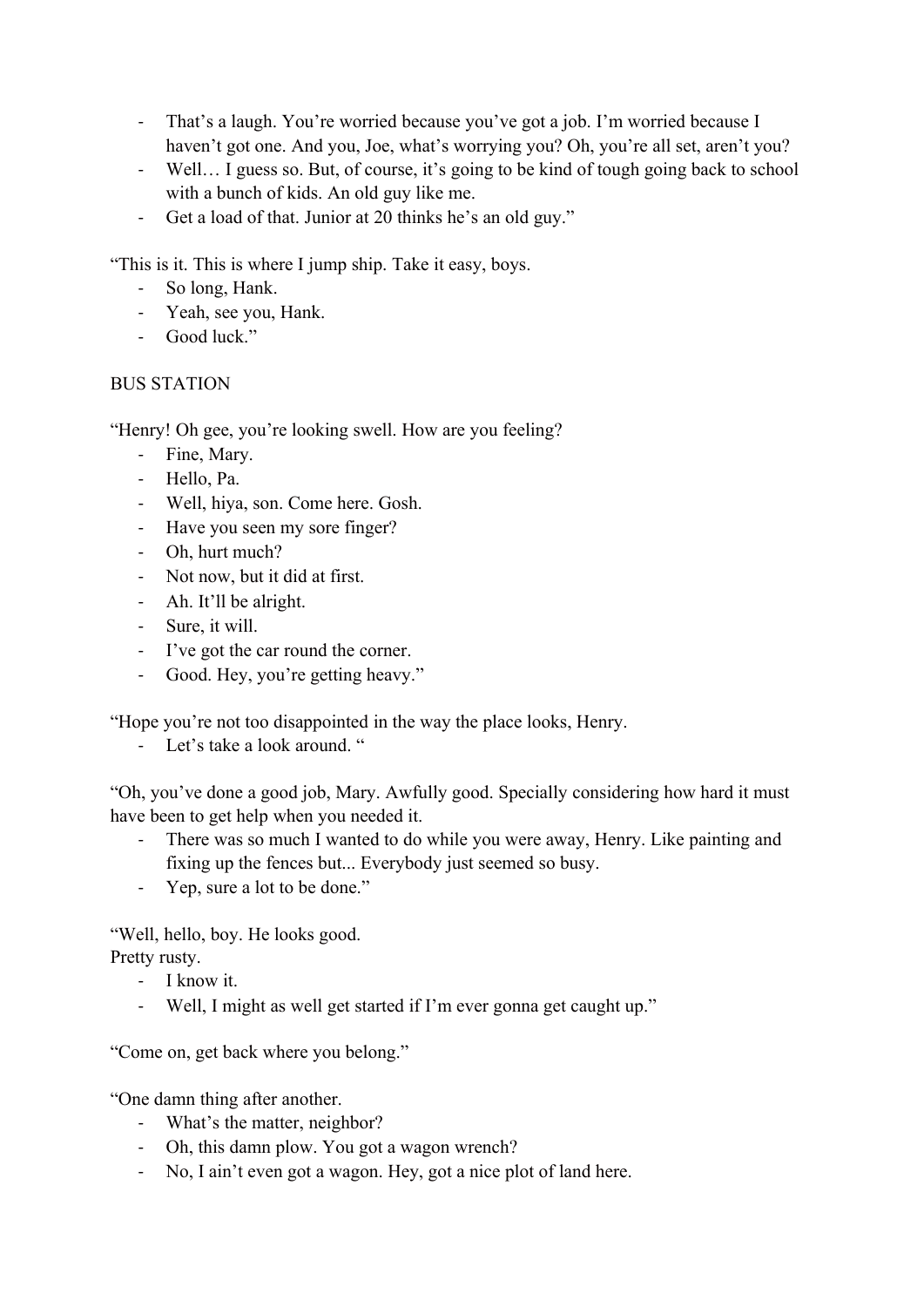- Yeah, nice and tough.
- Good, rich dirt. What are you gonna plant?
- Oats. Wheat maybe next year.
- Morgan's my name. Just moved into the next place.
- Moore is mine.
- Find the going a little tough?
- Yeah… Running into all kinds of trouble.
- Yeah. Farming never was easy. Looks like you're set up pretty good here though.
- So much fixing up to do. Everything's run down.
- Glad to lend a hand if you need help.
- Thanks. Can't get anything done until I get this plow fixed. I think I got a wrench back at the house.
- Well, holler if you need me. I won't be too busy until I can get some equipment.
- Yeah, OK.
- So long.
- Thanks."

## "Hello, Henry.

- Hello, Doctor Whitley.
- Heard you were back.
- What's wrong?
- Oh, the doctor was just going by and dropped in to look at Junior's finger.
- Nothing serious. Be well in a couple of days. There. Doesn't hurt, does it?
- Can't shoot my rifle with that, Doctor.
- Now run along, will you? Well, Henry. I've been wanting to see you. How ya been?
- Well, running into a lot of trouble. Just broke the doubletree on the plow.
- You've got to expect things like that.
- Yeah, I know.
- Doctor, I'm just done fixing lunch. Will you stay and have a bite with us?
- Thanks, Mary. But I'm afraid I can't.
- Oh, some other time.
- Sure. Glad to get back, Henry?
- Yeah. Awful glad. Sure looks like I got a lot of work to do.
- I guess you have at that. I understand Mary had quite a time keeping the old place up. Couldn't get any help.
- Well, you know how a farm runs down. I figured I'd get a nice long rest when I came home but… Looks like I'm not gonna get it.
- You've been to hospital, haven't you? Rested up there, didn't you?
- Yeah, but…
- Work's the best thing for you fellows coming back. It gets you back into the swing of being a civilian again.
- You might have something here, Doc. But I feel more like a torpedo than I do a farmer.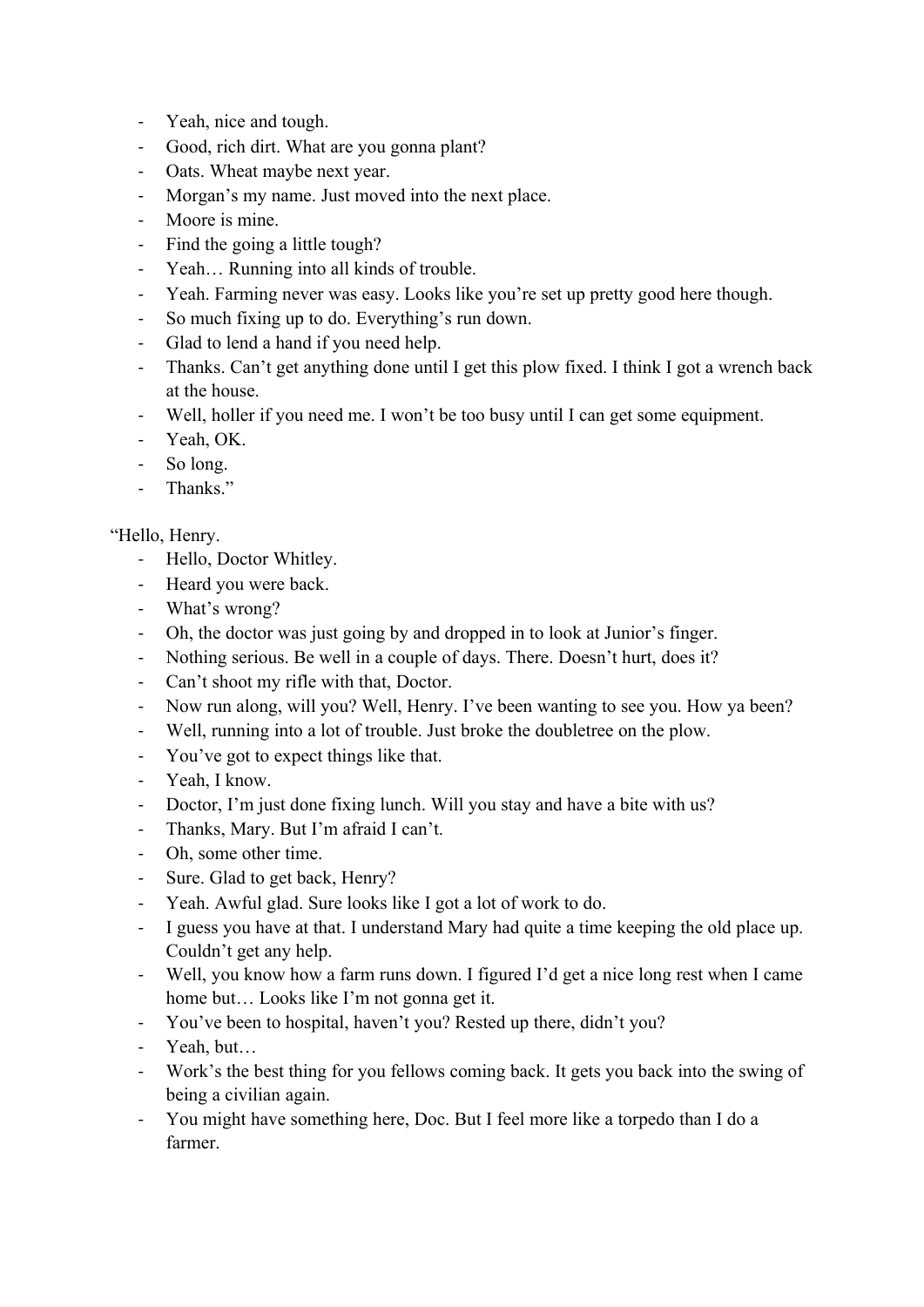- That's just what I mean. Taking up your responsibilities as a civilian again is just as difficult as it was to change from being a civilian to being a sailor.
- Yeah, but I hardly know how or where to start: more damn trouble.
- Yeah, I know how it is. But you've begun your job, that's the important thing. Well, I remember your place here before you left. You had it neat and in shape. You did it then, and you can do it now.
- Things are so different though. Everything's changed since I've been away.
- You've changed too. And it's up to you to readjust yourself. Henry, we've got a little local club around here that meets every Wednesday night. A bunch of the fellows get together and discuss plans to improve the community. Like to have you come over.
- I don't know, Doc. I'm not very interested in meeting a lot of people yet.
- Oh, it'd do you good. Lots of ex-servicemen meet with us now. We get some good ideas from you fellows. We meet over at my house at 8:00 o'clock. I'll expect you over.
- Maybe.
- Well, I got to run along now. Yeah, I'll be glad to see the old place when you get it all fixed up, Hank.
- Yeah. If I ever get it all done.
- You know, Henry, you're lucky you can come home to a job that's all laid out for you. Lots of fellows are coming back with nothing to do and no immediate prospects. Now, you've got your job and you've got the experience. That means a lot. Some of your buddies are probably wondering right now what they're going to do, cause they haven't got a job and they haven't had any experience."

"Haven't had much experience. I don't know, I guess I haven't had much. But Ma, you got to start somewhere. I think I could do machine shop work alright if they'd just give me a chance. But that's when the rub comes in. Some of those employers are kind of leery about hiring guys with medical discharges. Particularly like mine.

- Let's not worry about getting a job just yet. Just take it easy for a while. A nice long rest and good home cooking will do you good.
- This is the life all right.
- That's right. Now, I'm going to get you a bowl of soup. Just something to tide you over until lunch.
- I'm not hungry yet. You've been bringing me stuff all morning. Let's wait until lunch.
- But this is a special kind of soup. A bowl of it three times a day will give you all of the vitamins you need. You should have one an hour before each meal if possible. The directions say so.
- Ma, let's get this straight. I'm not sick. I don't need any special diet or vitamins or any other stuff.
- But you just got out of the hospital, didn't ya?
- Yes, but I got out because I was well.
- Maybe so. But it still takes your old Ma to build you back up again. Now, you lie still and I'll be back in just a minute.
- Well, George. What are you doing?
- I'm going out to look for a job.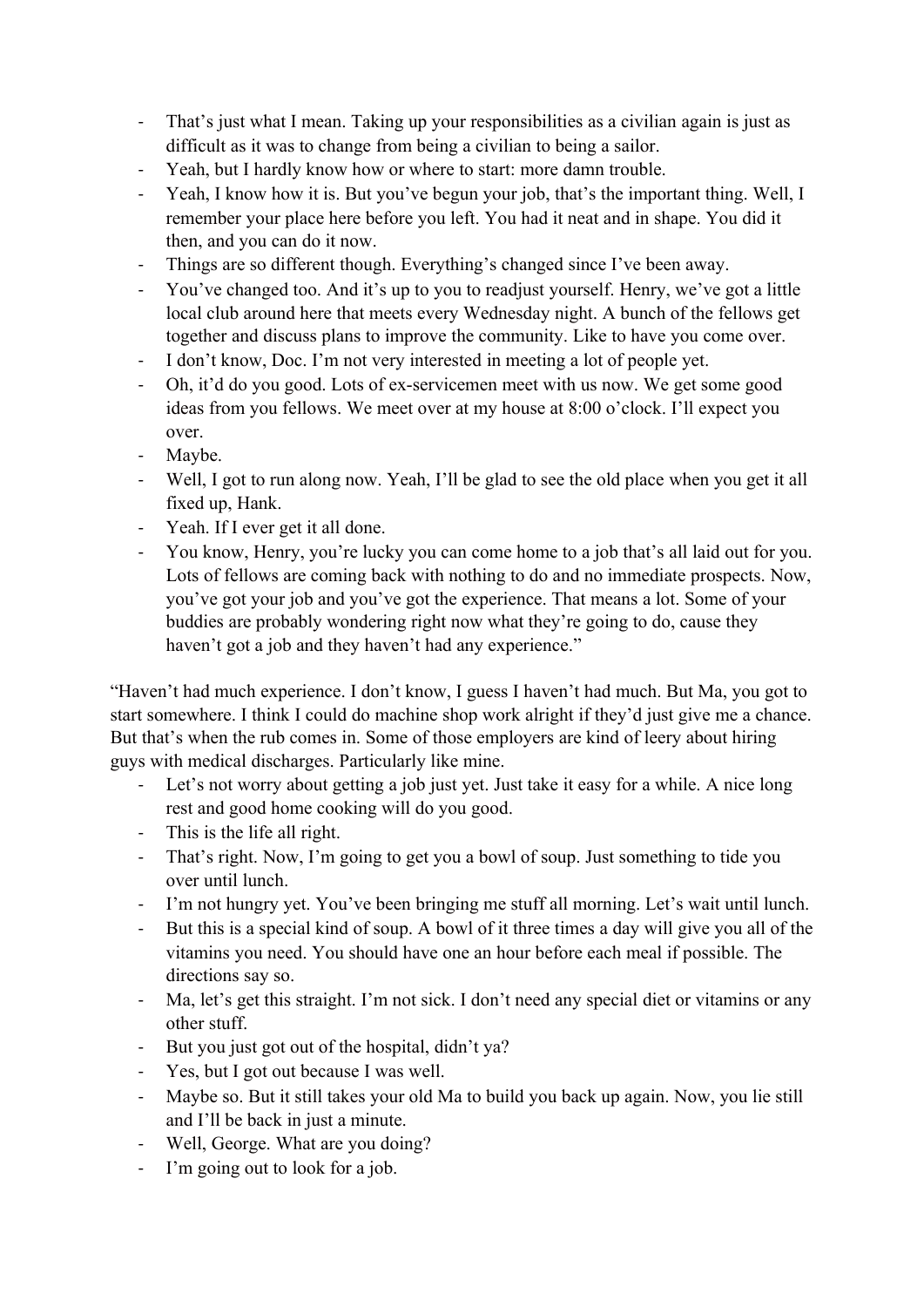- But… But we talked that over and decided that you wouldn't get one until you had a chance to get rested up.
- I decided I got all the rest I needed in the hospital. What I need now is a job.
- Well… I could find you some little job to do around the house here. I don't believe the Navy would let you if you were ready for work just now.
- Ma, that's where you're wrong. Just like the doctor said. It didn't work out in my Navy job because… Well, I guess it was my nerves. I got all tied up and I didn't know whether I was coming or going. But I've got things a little straighter now. If I had a job, I'd feel better.
- Oh, I wish you'd take my advice. Stay here.
- I just need a job, that's all. I don't know exactly how I'll go about getting it. But I'm gonna give it a try.
- You'll have to tell them you were in the hospital.
- Sure, why not? I've got nothing to hide. All I want is a chance. I'll show'em."

# **SCHULTZ** MACHINE SHOP EMPLOYMENT OFFICE

BUY MORE BONDS INVEST IN DEMOCRACY IT'S UP TO YOU

"So you see, I'm just out of the Navy and I haven't had much experience. But I like machine shop work and I thought I maybe would get a job as an apprentice or something.

- Sit down. What did you do in the Navy?
- I was a gunner's mate.
- Didn't learn much about machine shop work there, did you?
- No, but I've always liked mucking around with shop work. I took a couple of courses of it in high school.
- Why did you leave the Navy?
- Medical discharge.
- What was wrong?
- I've been through a lot. I don't exactly know. Well, everything began to get on my nerves. Guess the Navy thought I'd had about enough. But I'm well now and the doctor said there wasn't any reason why I couldn't handle a job in civilian life.
- Nerves case, huh?
- Yes, but I'm well now and I know I could handle the work here.
- Right now we're pretty well manned. Suppose you come back in a week or so?
- Look, Mister. I know I could do the work here. All I need is a chance to prove it. Put me on for a trial period, see how I work out. All I want is a chance.
- Well..."

"I like the way you handle  $(...)$ , George. You're doing nice work.

- It didn't take me long to find out you have be careful working in a such close  $($ ...).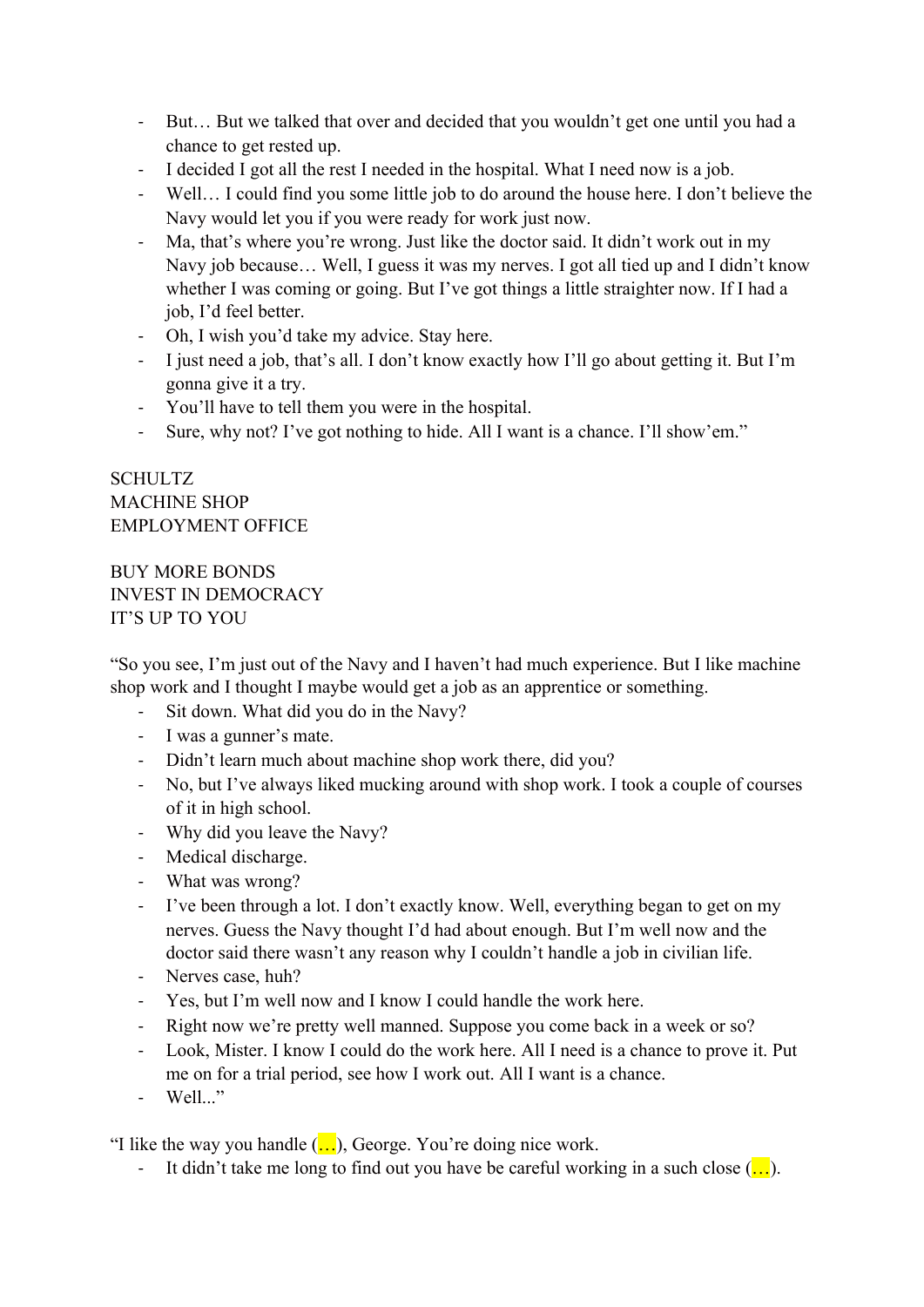- I noticed that. How about a smoke?
- I could use one.
- So you were in the Navy, huh?
- Yup. Got a medical discharge a few weeks ago.
- Glad to be home?
- I'll say I am. Hell, I've got a job, that's even better.
- A lot of the boys will be coming home now. And I wonder where they'll all go.
- Some to old jobs. Some just starting out like me. Some to school. One guy that was discharged with me was going back to school. College, I think."

"Hey, Joe, I need a fourth for bridge, how about it?

- Sorry, no time, busy.
- Hi, Joe. I've been looking for you. Let's get together in my room and bone up on tomorrow's math exam. Some of the other fellows are up there.
- I'm boned up already. Anyhow, all you guys do is shoot the breeze. I got to see the Dean.
- OK, wise guy."

"Come in.

- I'm Joe Harrison, Dean Williams.
- Oh, yes, yes. Have a chair. Your faculty advisor, Dr Avril, has informed me that your grades have been falling off during the last quarter. What's wrong?
- I don't know, Sir.
- Your marks used to be the highest in the class. Anything happen?
- No.
- Do you like it here?
- Well... I don't know, Sir. Seems like I don't belong or something.
- Why?
- The other students. They seem so much younger or different than me.
- They're not unfriendly, are they?
- No, I just feel out of place, that's all.
- How do you spend your time? Do you take part in any of the campus activities?
- No Sir, they don't interest me.
- Harrison, there's one thing you've got to remember. You and some of the other servicemen here have been through a lot that the other students haven't. That may be why some of your fellow students, they seem young, different. But there's something you can learn from them. They are adjusting themselves to college life. Making the most of it. Apparently, you're not. That's keeping you from doing your best work. I wouldn't be a bit surprised that's why your grades are falling off.
- I am sorry about my grades, Dean. I, I've always wanted to study engineering and I wouldn't wanna bust out. But I can't get interested in anything here. I just feel like I don't fit with all the rest. Students and everything else.
- But you've got to learn how to fit in. That's part of going to school. I suggest you round out your program with some extra activities. Meet people half way. Give it a try, Harrison. Nobody can tell how things are going to go by sitting back in a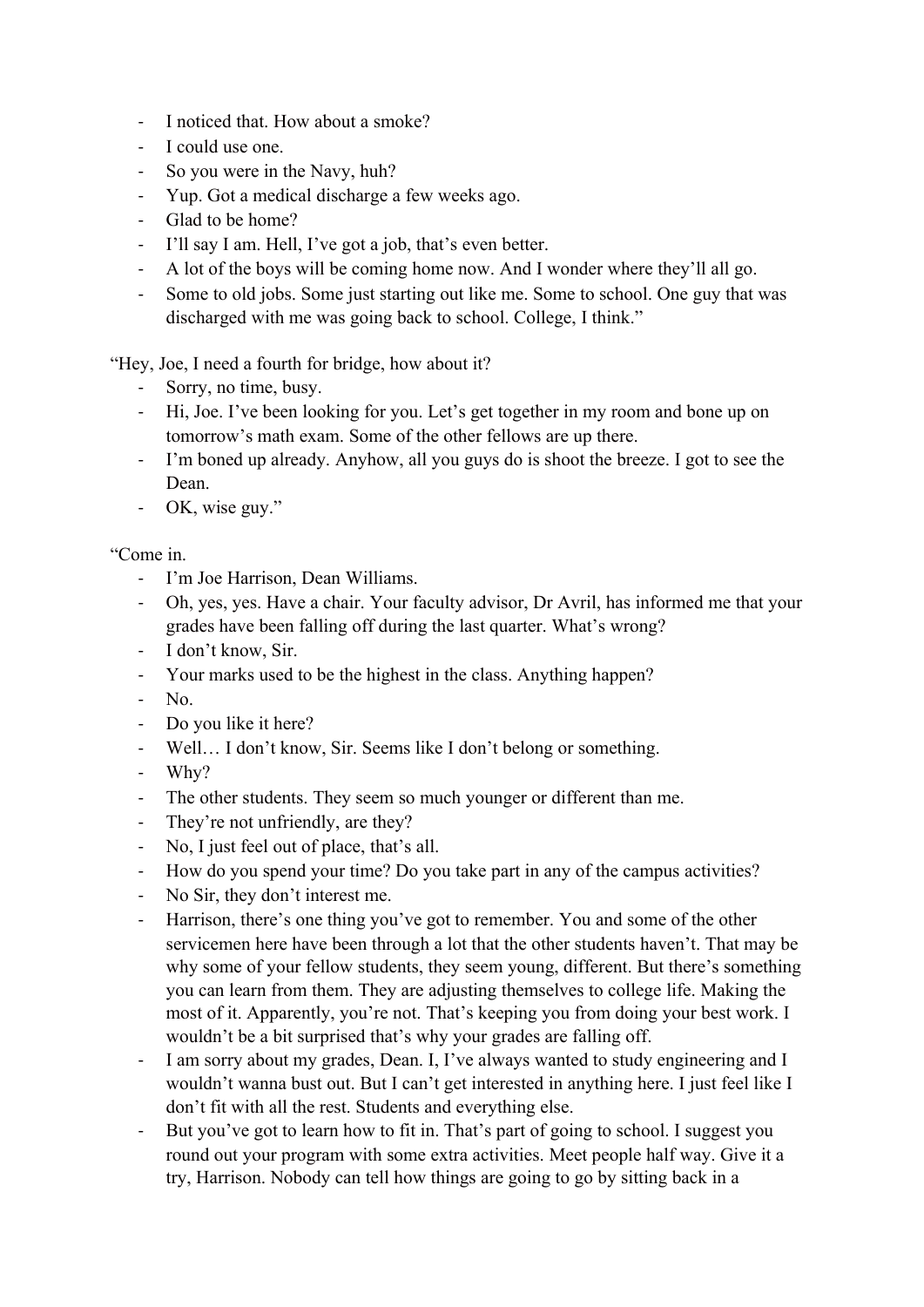comfortable armchair. You've got to live it. You servicemen certainly found out. But getting on at school or any other place for that matter, is mostly giving yourself a chance. So try it, and feel free to drop in any time.

- OK, Dean. Thanks."

"Hello Joe.

- Hello, Irene.
- I'd heard you were back and was wondering why you didn't come around.
- I've been busy. I was gonna get around.
- Oh yeah? When?
- Well… Some time.
- How's school?
- Fine, I guess.
- Do you really like it?
- Yeah, it's alright.
- You gonna play ball for us this year?
- Hadn't thought about it.
- What are you doing for excitement these days?
- Nothing much.
- Been to any of the Friday night dances?
- No.
- So you're missing something. Why don't we go to the one this Friday?
- Oh, I don't know.
- Well, I won't beg. I've got to get home now. Call me if you change your mind, it's the same old number. Bye.
- Bye."

"Hey, Joe Harrison.

- Whoa Sammy, for God's sake, how long have you been here?
- Oh, about a year. Ever since boot camp.
- I often wondered what happened to you.
- Well, do you remember those chest X-rays they gave us just before we were to be shipped out? Well, they found something wrong with my lungs.
- And you were discharged?
- Yeah. How about you?
- I got a medical too.
- Wounded?
- No, it's a long story.
- Well, I was just going over for a coke. What do you say you come along and tell me all about it.
- Swell..."

"So, here I am.

- It's quite a story, Joe. How do you like it here?
- $-$  OK.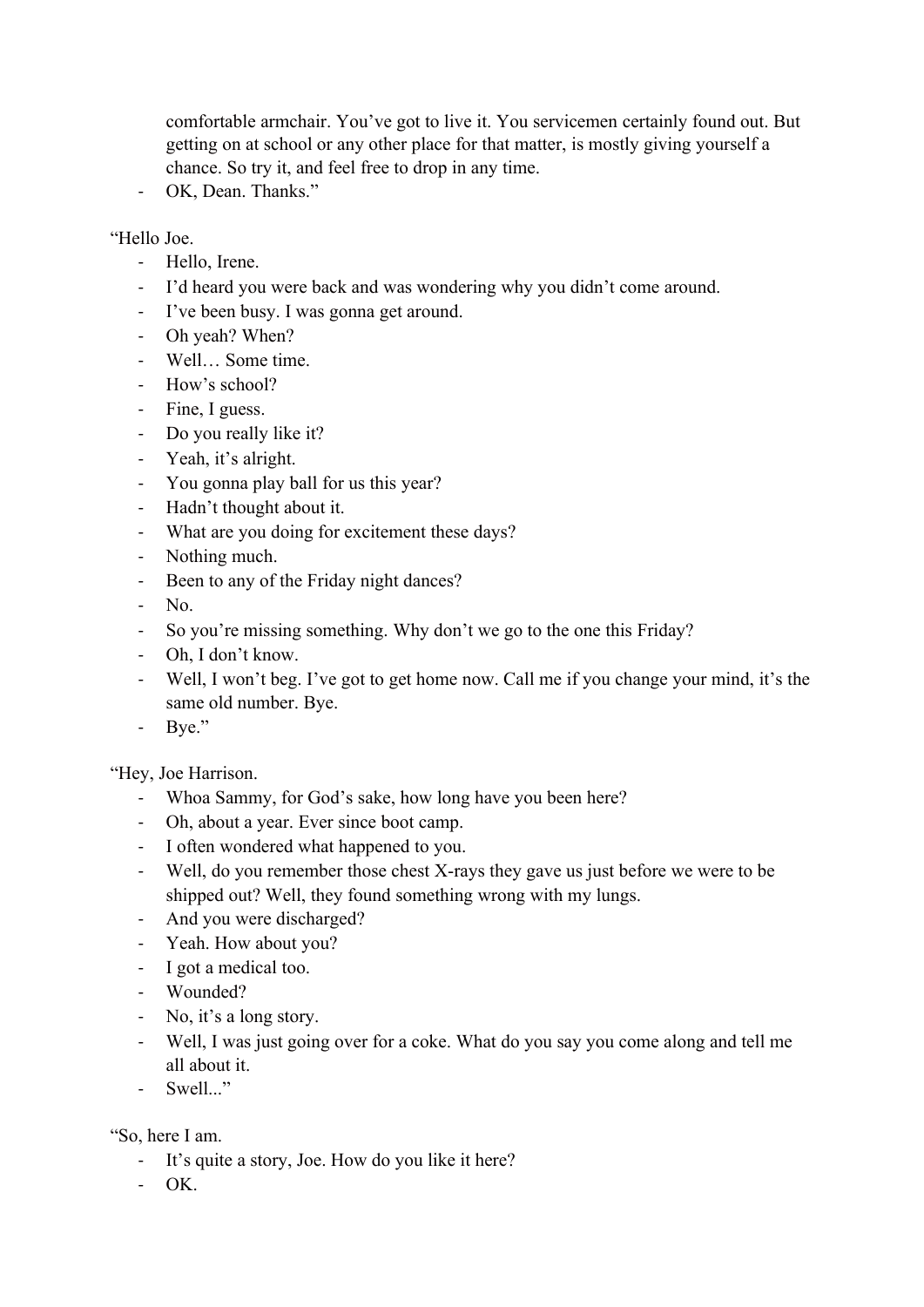- What school are you in?
- Engineering.
- Yeah, I heard the engineers threw quite a party last week. Were you in on that?
- No, I wasn't.
- Well, you belong to their club, don't you?
- No.
- Why not?
- I've been sticking pretty close to home.
- Don't you ever get out?
- Not much. It's these kids here. They all seem so damn young. I feel out of place when I'm around them.
- You know, Joe, you're missing something. There are a lot of good guys around here. You only have to get to know'em. Have you met many of the girls since you've been here?
- No, I'm not interested.
- Just a lone wolf, hey?
- I guess so.
- Well you know half the fun of going to school and getting around.
- Even if I wanted to, I wouldn't know where to begin.
- Well, there is a dance in the gym Friday night.
- I heard about that. Irene, a friend of mine asked me to take her.
- Well, there you are. Come along with me and my girl, huh?
- I guess it's no use. I just don't feel right.
- OK. If that's the way you feel. Guess you've made up your mind and that's all there is to it. Well, I've got to beat it, Joe. I'll see you around. If you get a chance, drop in and see me.
- Hey, wait a minute, Sammy. Maybe I'll call Irene.
- Swell. Got her number?
- Yeah. Where's the phone booth?
- Over there."

"Well, I did it.

- Swell! Everything OK?
- Yes. But I haven't been to a dance for so long, I'll probably step all over Irene's feet.
- Nah, you ought to be able to stand on your own feet."

"You're going to have to stand on your own feet. You're going to have to make your own opportunities and there's no reason why you can't. You're all OK and fit to carry on a normal civilian life. You don't need special favors and you shouldn't try to get them. Now, when you get back home, get to work as soon as possible."

"Work's the best thing for you boys, coming back. It gets you back into the swing of being a civilian again."